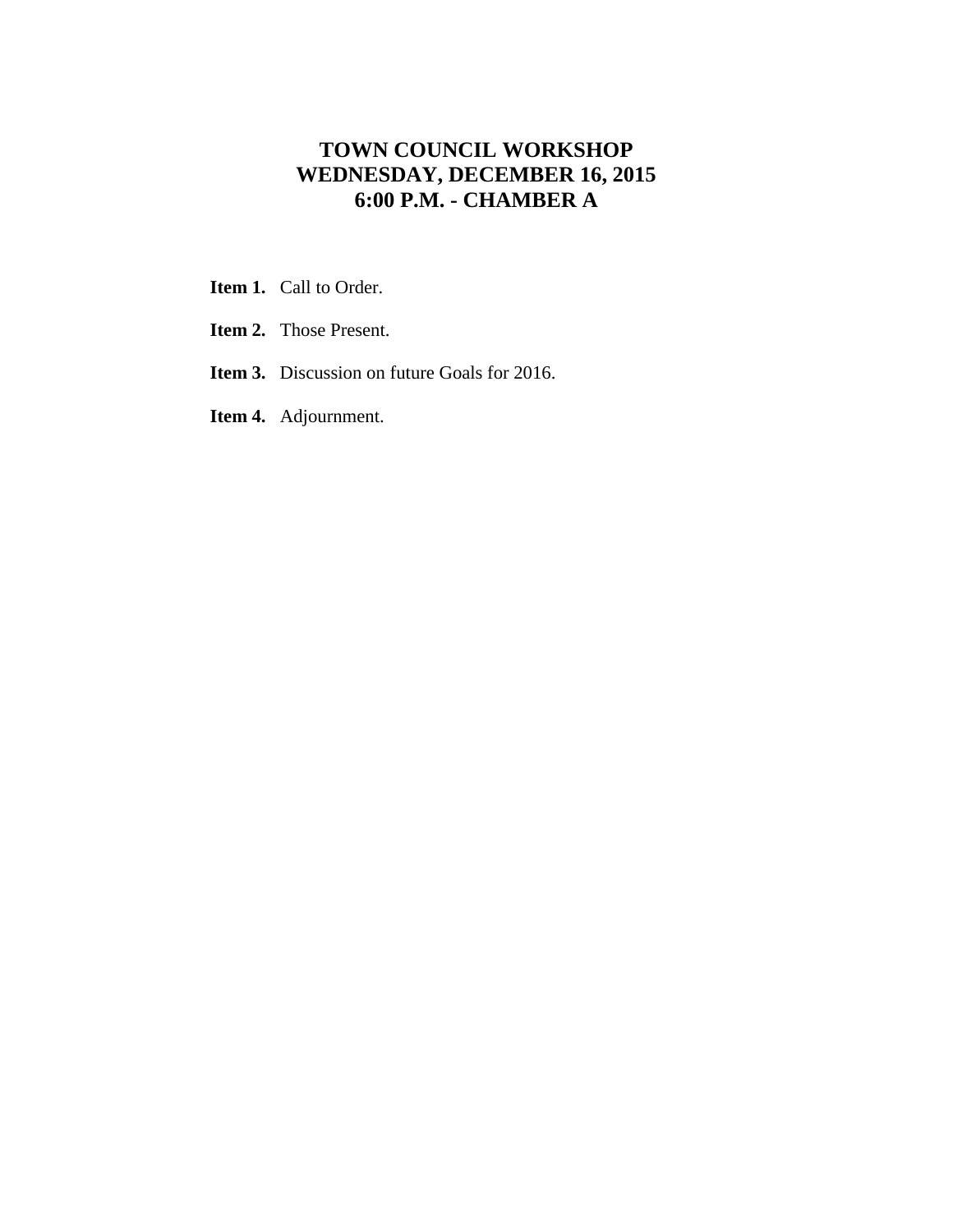From the phone interviews, the following themes clearly emerged as Priorities for consideration in the coming year and can serve as the starting point for the discussion on December 16. The detail associated with each is what the consultants captured during the interview, but we have considered them and stated the themes a little differently to add clarity and focus.

## **Communication- Internal to the Council**

- o Keep strengthening communication between school board and Council
- o Establish better clearer 'rules of engagement', less contentiousness
- o Be open, clear, inclusive in deliberations
- o Debrief our own process
- o Focus on teamwork, inclusion, effective group practices/norms
- o Focus on a limited number of goals

### **Communication – External with the Community and other Groups**

- o More transparency, better communication with community; explain things so people can understand
- o Earn the trust of the community
- o Have the community see us as all pulling in the same direction

## **Financial Management/Budget Process**

- o Have a budget process that doesn't divide the community, eg, pit taxes against schools
- o Solidify improvements made last year in budget process
- o Look at how our budget compares to other communities
- o Have best possible budgeting process based on analysis of needs and choices
- o Have a long term plan for how resources will be used in future
- **Other Issues**
	- o Affordable housing
	- o Senior services/ Aging in place
	- o Business development
	- o Broadband internet
	- o Ordinances
	- o Parking

All of these items are important and in one way or another may be important priorities that the Council should be mindful of next year, but this process demands prioritization; therefore we suggest the following framework for the next session.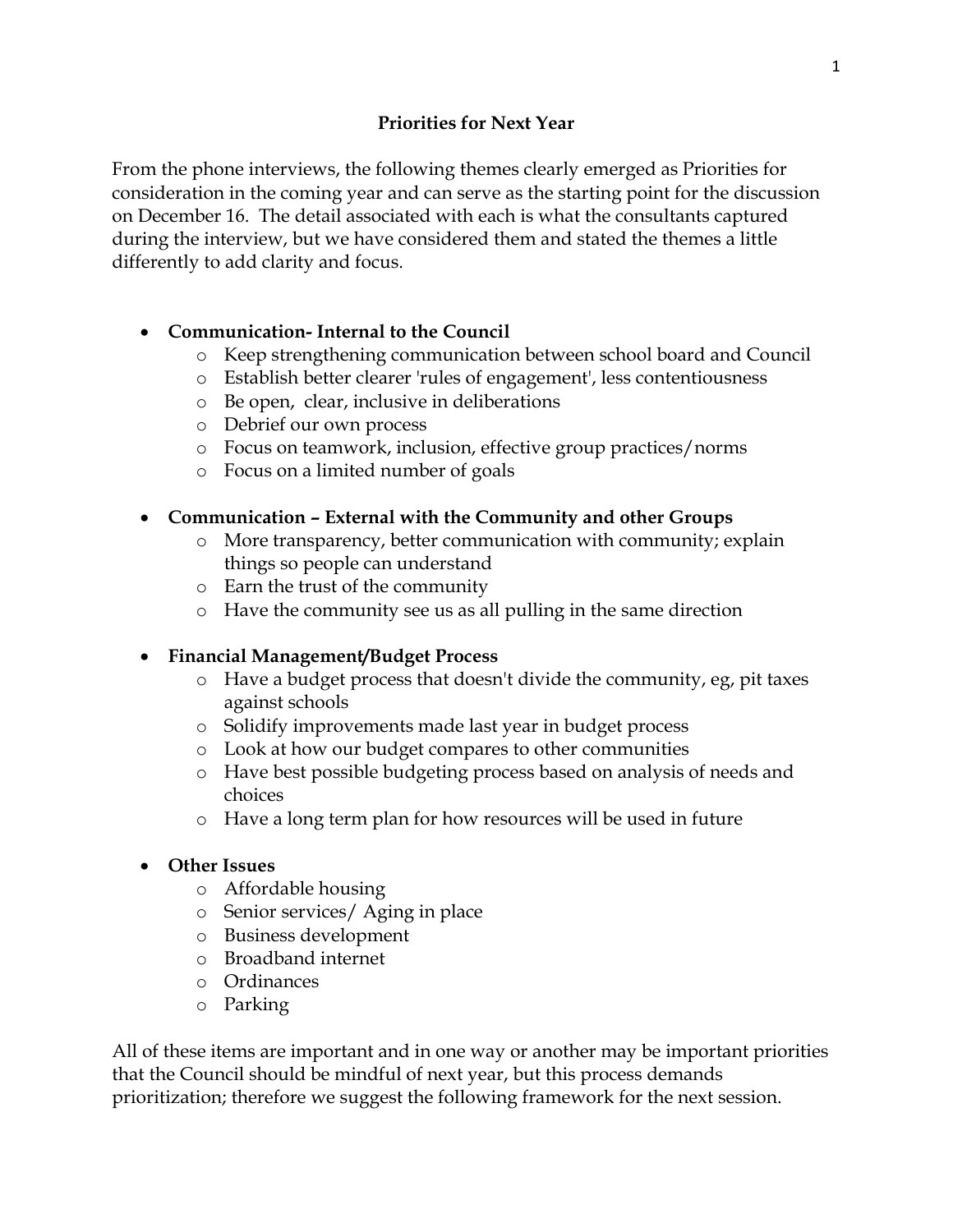Using the above as a starting point, we suggest that the Priorities for the coming year be a combination of Goals and Initiatives. Goals are our first priority. Initiatives are less so due to several factors. To assist in this process, we suggest that Goals **must meet all** of the following criteria:

- **Does it serve our mission?**
- **Can significant progress be made in one year?**
- **Can progress be measured?**
- **Is it within our control?**

Considering this criteria, the identified items of 1) Internal Communications, 2) External Communications and 3) Financial Management/Budget Process, all qualify as "Goals".

### **Goals:**

If the answer is yes to all four of these questions, then the matter is worthy for consideration as a goal. For each goal that is identified, **Expected Outcomes** and **Action Items** should be developed. Developing the Expected Outcomes will help define why the goal is important and may assist in the evaluation process. Action Items are very specific items that can be measured (benchmarks or metrics may be appropriate in certain circumstances). There seemed to be universal support for identifying a small number of goals and doing them well and assuming the above largely identifies the basic goals, we expect the majority of the discussion will occur around identifying the expected outcomes and specific action items for each. The details for each will be critical in the future evaluation of whether progress has been made or the goal achieved.

For example, working from the second goal identified above, the structure might look like the following:

Goal: Improve External Communication

- i) Expected Outcomes:
	- (a) Build trust in the community
	- (b) Improve transparency
- ii) Action Items:
	- (a) Create a Town Facebook page
	- (b) Establish a presence on Twitter
	- (c) Post agenda items on Friday before the meeting
	- (d) Send quarterly newsletter